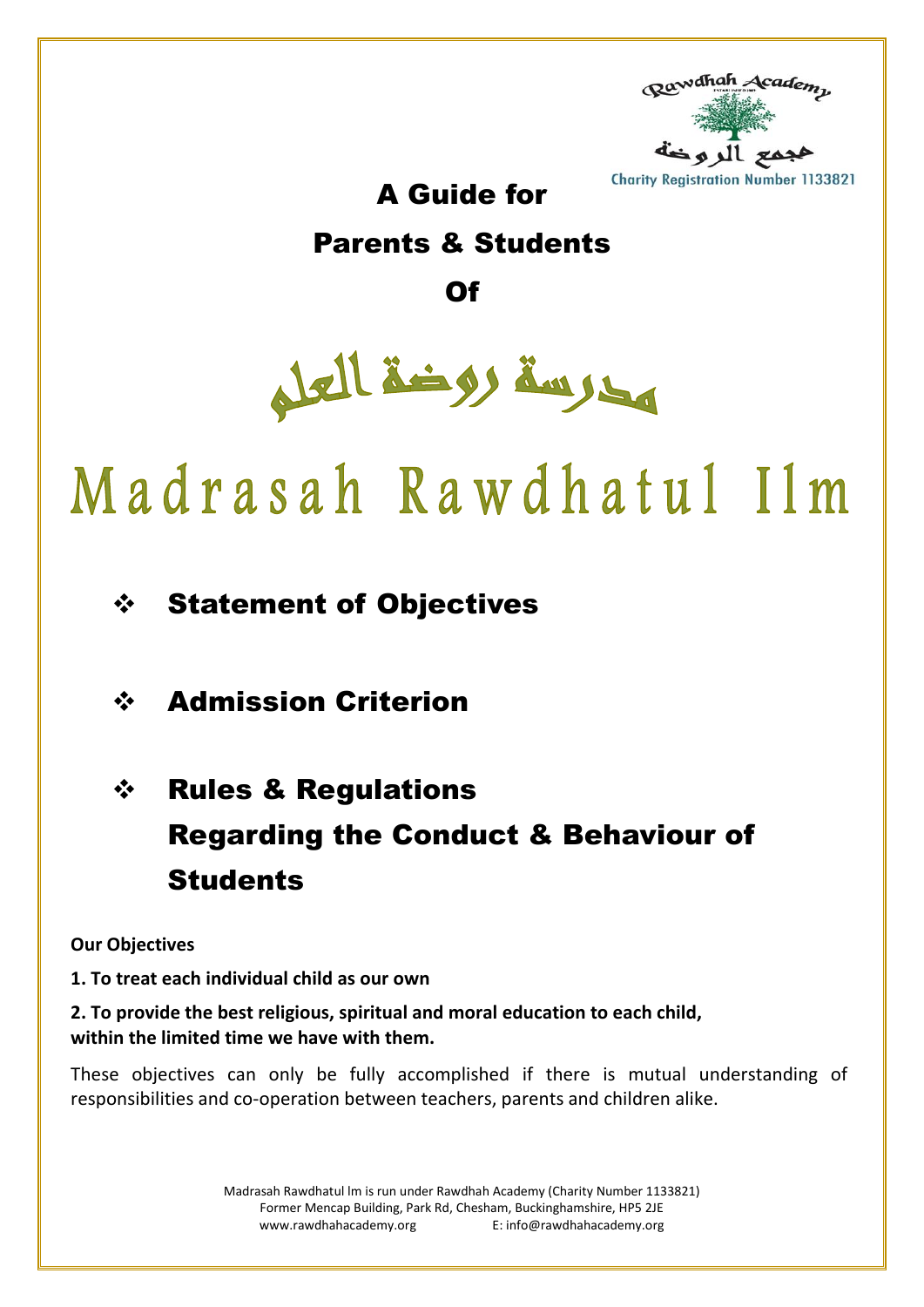A child's religious and moral development is highly dependent on the environment that he/she is in, and on the observation of things happening around him/her. The most versatile ground for implementation and practice of whatever a child learns at Madrasah is no place but home.

If a child finds himself/herself in a environment where the moral principles of Islam are being violated, or the child is discouraged from practicing for what he/she has learnt, the child becomes confused, and in many cases will disregard or view as inferior, the beliefs and tenants of Islam.

In this way, without realizing the consequences, we become the greatest obstacle in the path of religious and spiritual success of our children.

Each and every parent is humbly requested to consider and observe the Rules and Regulations of Madrasah, giving them the due consideration and value they deserve, so that we are seen to be the protectors of faith by our children and not its adversaries.

We hope and pray that you will understand the importance of this issue and work hand in hand with us together to create a prosperous, modest and religious future for our children.

#### **MADRASAH ADMISSION**

#### **THESE RULES AND REGULATIONS MUST BE READ IN CONJUCTION WITH ANY ADDITIONAL RULES & REGULATIONS/GUIDANCE NOTES THAT ARE OR MAY BE ISSUED BY THIS INSTITUTE**

**1.** All applicants will be admitted on a three month trial basis.

**2.** Only a child who has been given a place at school will be admitted into Madrasah

**3.** Students will have to comply with Islamic Teachings.

**4.** Students must observe Islamic dress-code and must be neat and tidy at all times.

Guidance notes on clothing & haircut should be read & implemented accordingly.

**5.** The times of Madrasah will be decided only by the principal. Guidance notes on punctuality/early leave & vacations should be read & implemented accordingly.

**6.** The parents must see that the student learns his/her lessons for at least half an hour before sleeping and in the morning.

**7.** The parents must ensure the student has prepared his/her lessons prior to coming to Madrasah.

8. The Madrasah has the full right to dismiss any student for misconduct or breach of rules and regulations and he/she will have no legal remedy against the Madrasah

9. In case of complaint or any other matter, consult the Head Teacher, either personally or by telephone (sisters only in writing or by telephone) on 07846 792465 who will be available between 7.15pm to 8.00pm (Mon – Fri).

**10.** Any change of address, telephone number or any other personal details must be notified immediately, in writing.

**11.** Any student who does not sit the final end of year examinations will have to re-apply for admission (serious illness may be valid reason but medical evidence will be required).

**12.** All parents are required to participate in any functions organized by the Madrasah in regards to the child which includes parent's evenings, Jalsa's etc.

#### **REGULATIONS & GUIDANCE NOTES**

#### **Punctuality of Time/Early Leave & Vacation**

**1.** All children must arrive 5 minutes prior to class commencing at the latest, after which the doors will be closed (unless prior permission has been obtained).

**2.** Students will be expected to respect the times of Madrasah, attend on time and leave only after the time has expired. No excuse will be valid for coming late or staying absent except where permission is sought by telephone or letter prior to the incident.

**3.** A child wishing to take early leave due to illness will only be marked present, if 45 minutes of the lesson is attended.

> Madrasah Rawdhatul lm is run under Rawdhah Academy (Charity Number 1133821) Former Mencap Building, Park Rd, Chesham, Buckinghamshire, HP5 2JE [www.rawdhahacademy.org](http://www.rawdhahacademy.org/) E: info@rawdhahacademy.org